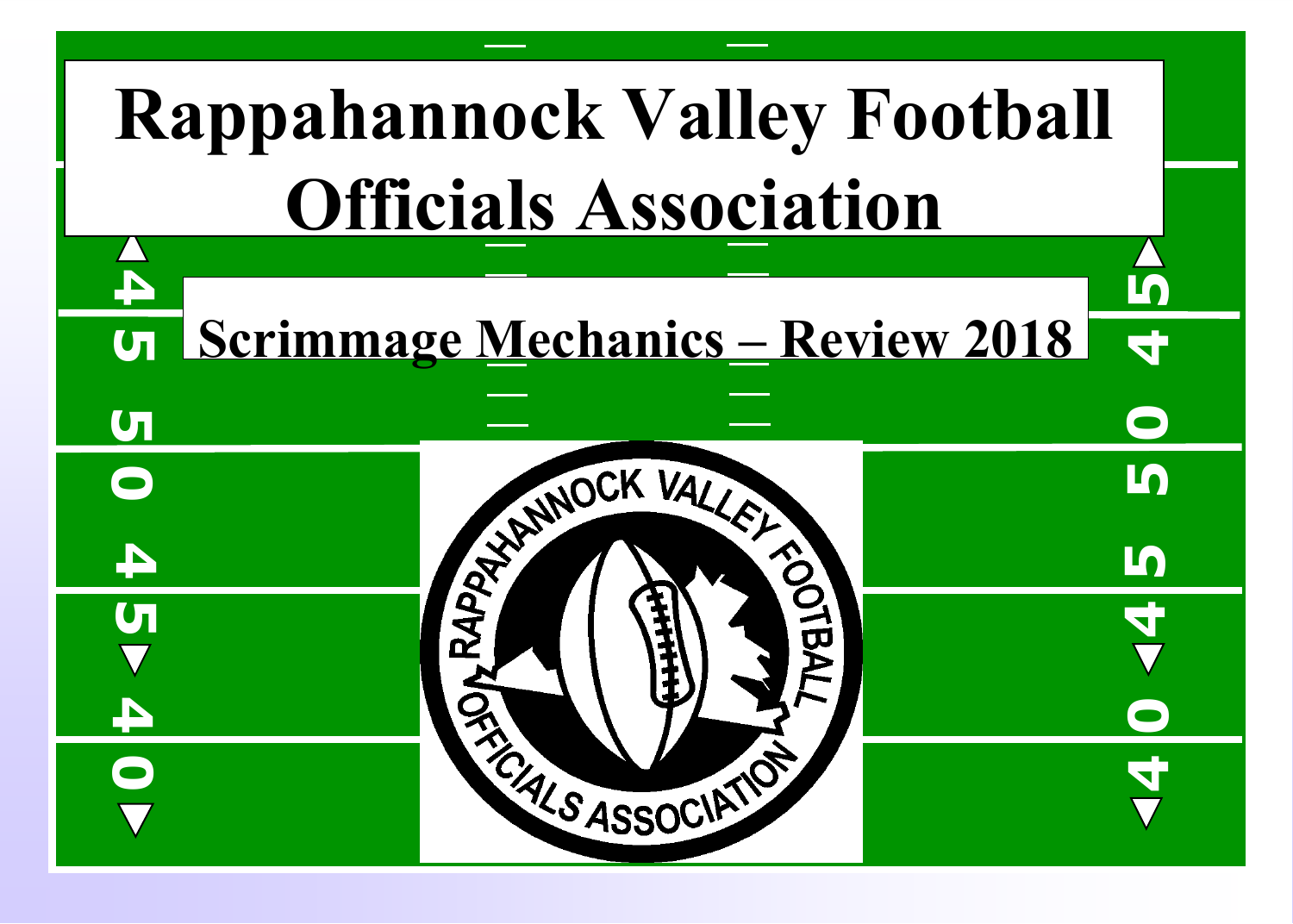

### **Four Man Mechanics**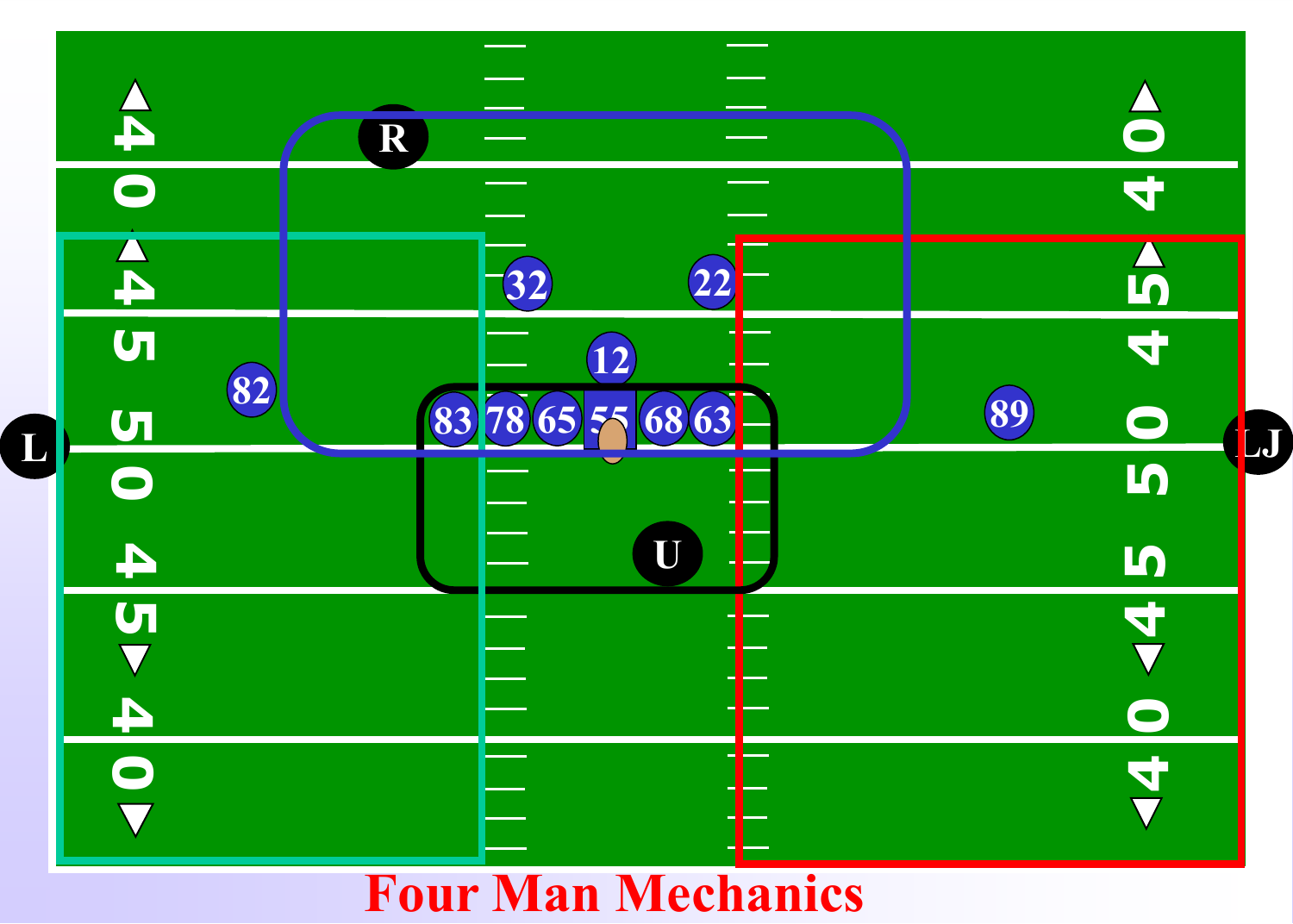

#### **Four Man Mechanics – Downfield**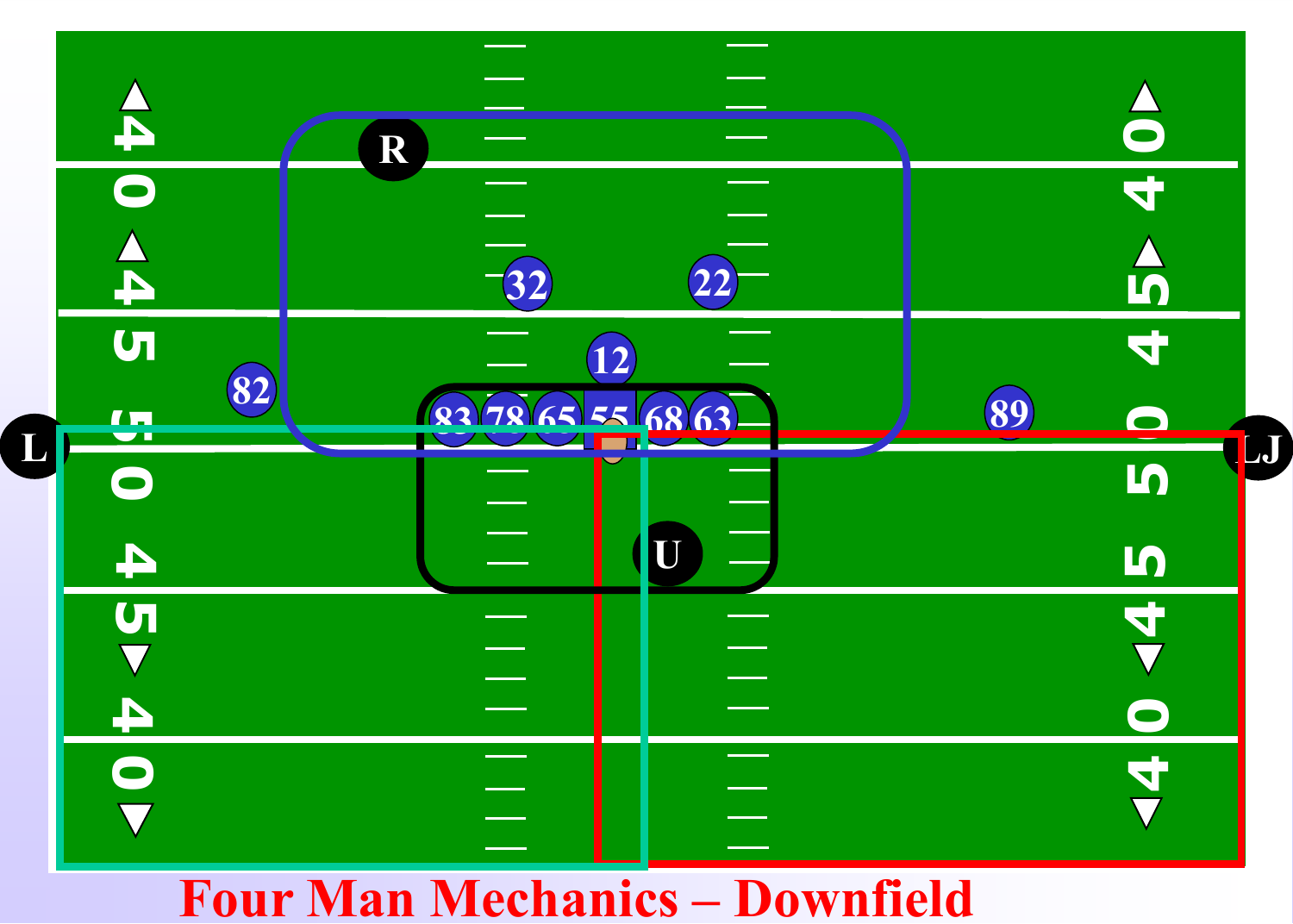

**Five Man Mechanics**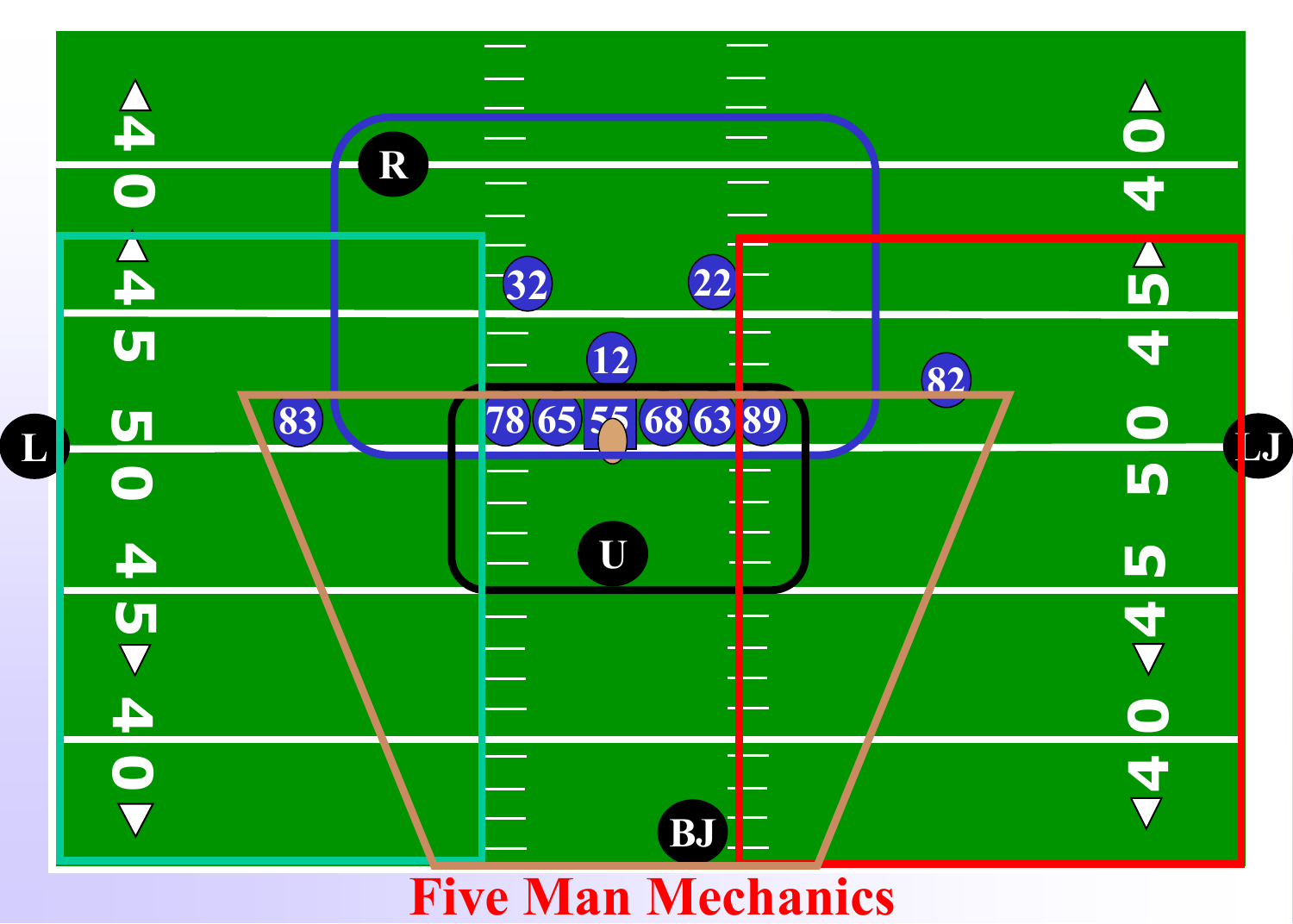

#### **Five Man Mechanics – Downfield**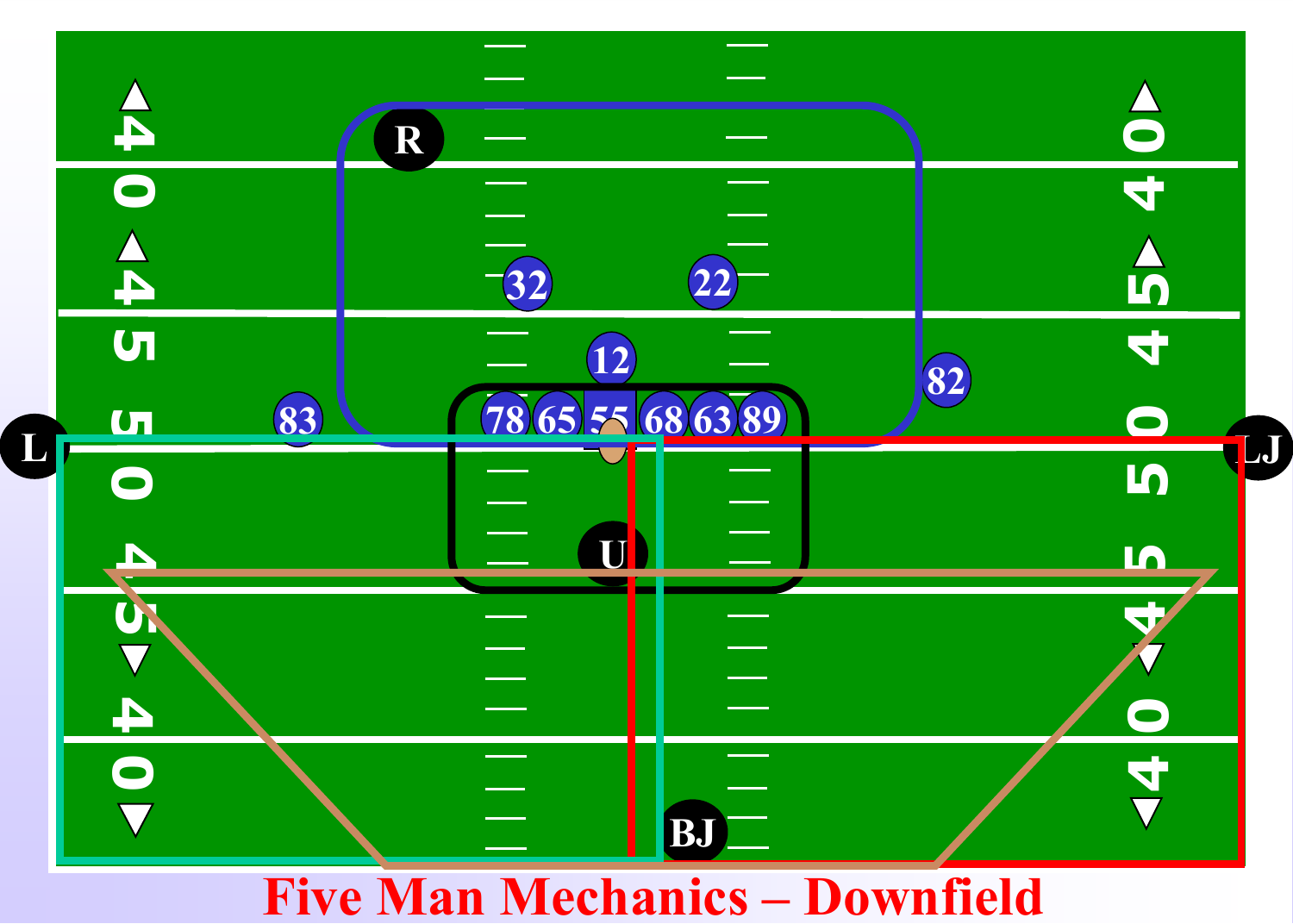

# **Six Man Mechanics**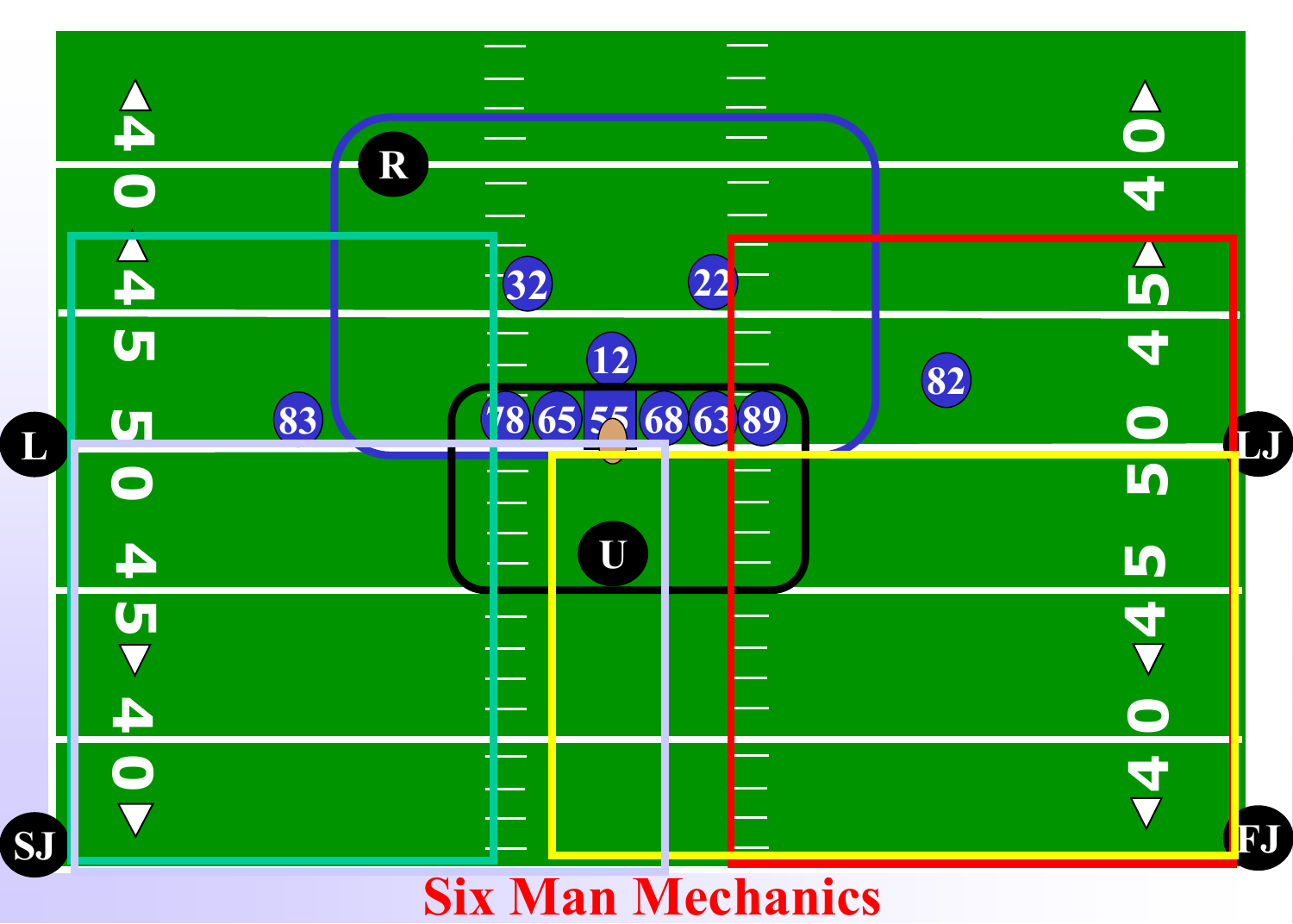

## **Six Man Mechanics - Downfield**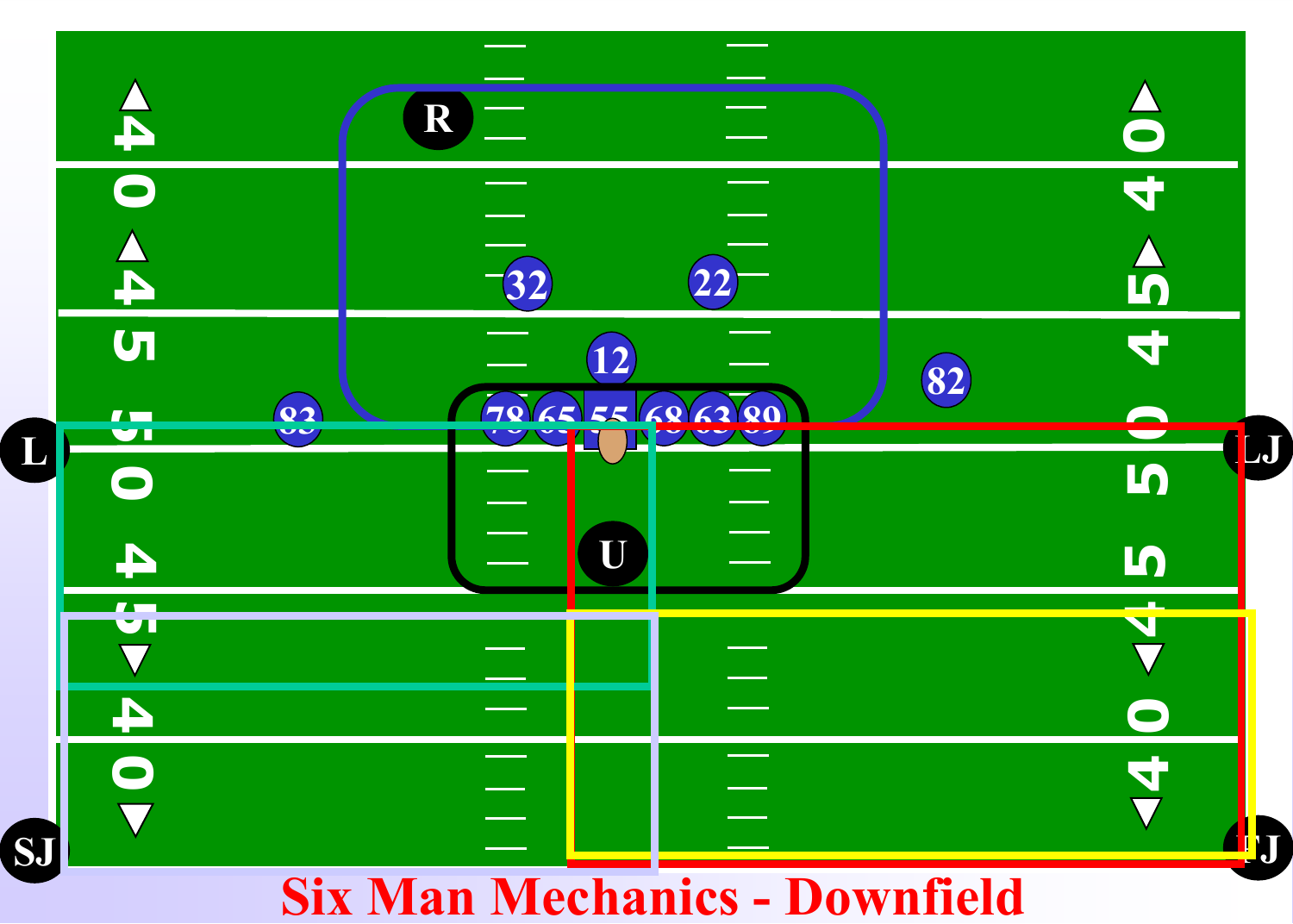

# **Seven Man Mechanics**